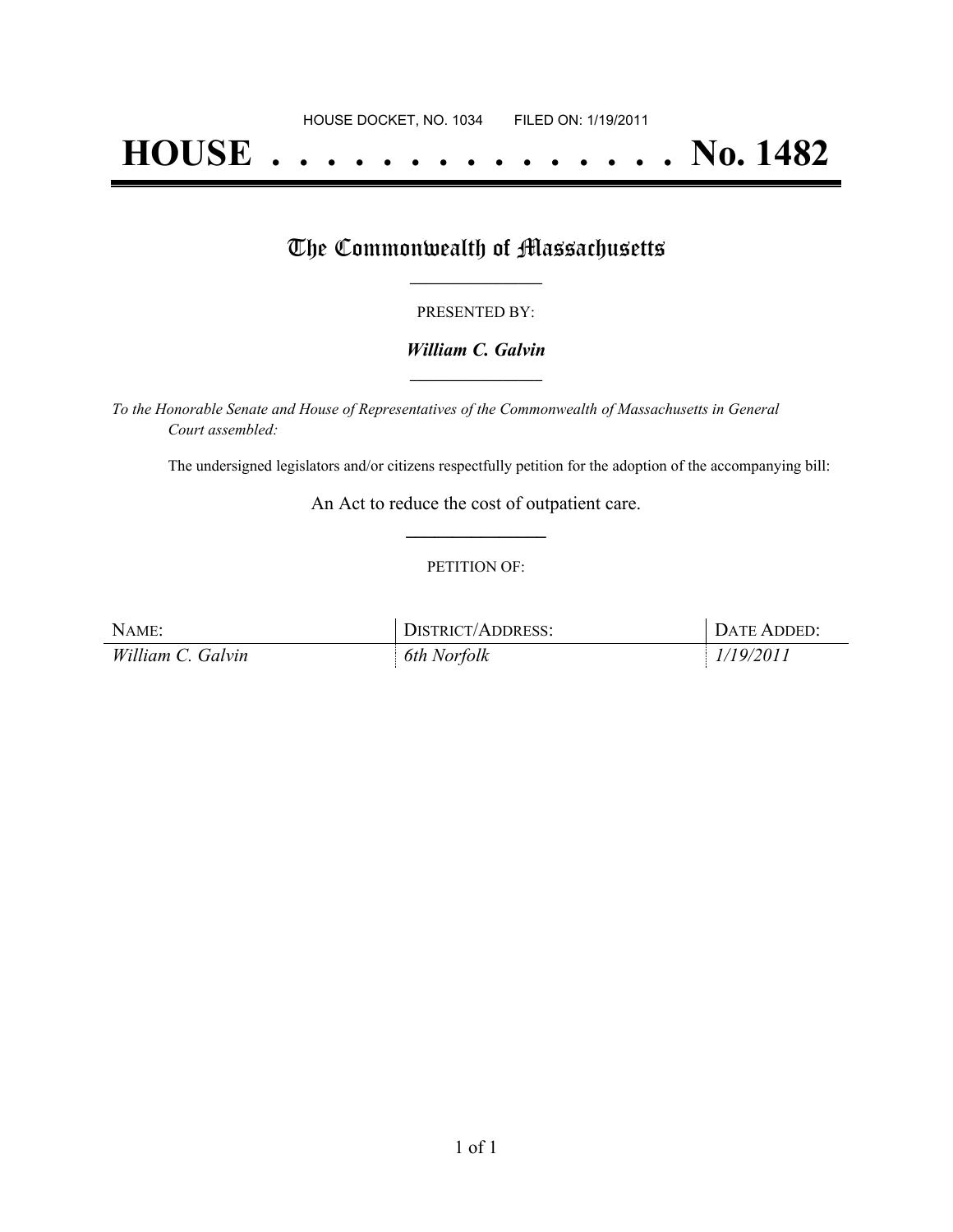## **HOUSE . . . . . . . . . . . . . . . No. 1482**

By Mr. Galvin of Canton, a petition (accompanied by bill, House, No. 1482) of William C. Galvin relative to the cost of outpatient care. Public Health.

### The Commonwealth of Massachusetts

**\_\_\_\_\_\_\_\_\_\_\_\_\_\_\_ In the Year Two Thousand Eleven \_\_\_\_\_\_\_\_\_\_\_\_\_\_\_**

An Act to reduce the cost of outpatient care.

Be it enacted by the Senate and House of Representatives in General Court assembled, and by the authority *of the same, as follows:*

2 Section 25B of Chapter 111 of the Mass General Laws, as appearing in the 2008 official 3 edition, is hereby amended in the definition of "Substantial Change of Services", by striking the 4 last sentence.

5 Section 2.

6 Section 25C of Chapter 111, is hereby amended in the sixth paragraph, by adding at the 7 end thereof the following:

 Any acute care hospital seeking to build or expand an outpatient surgical or diagnostic facility shall a determination of need with the department. In determinations on applications for new outpatient surgical or diagnostic facilities or for substantial changes in services for licensed outpatient diagnostic or surgical facilities, the department shall apply the same criteria for those owned by acute care hospitals and freestanding ambulatory surgery centers.